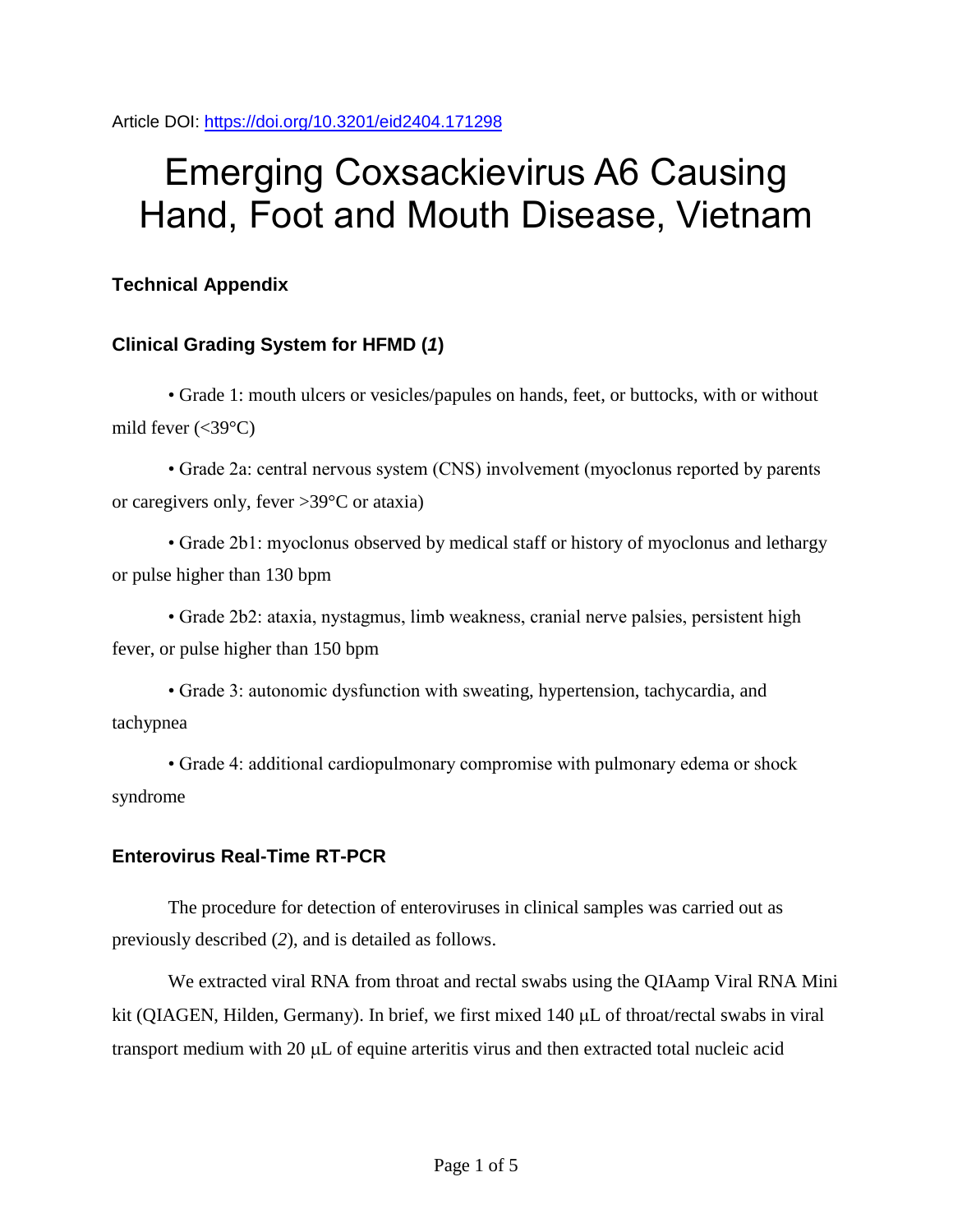according to the manufacturer's instructions, eluted it in  $100 \mu L$  elution buffer and stored it at 80°C until used.

We performed real-time RT-PCR using the SuperScript III One-Step qRT-PCR System with Platinum Taq DNA Polymerase (Invitrogen, Carlsbad, CA, USA) in a LightCycler 480 II machine (Roche Diagnostics, Mannheim, Germany). The reaction was performed in a final volume of  $25 \mu L$  containing  $12.5 \mu L$   $2X$  RT-PCR reaction Mix (Invitrogen), primers and probes at appropriate concentrations (Technical Appendix Table),  $0.5 \mu L$  enzyme mix, and  $2 \mu L$  viral RNA. The cycling conditions included 1 cycle of 60°C for 3 minutes, followed by 15 minutes at 53°C and 2 minutes at 95°C, and 45 cycles of 15 seconds at 95°C, 1 min at 53°C (including fluorescence acquisition), and 15 seconds at 72°C.

#### **References**

- 1. Khanh TH, Sabanathan S, Thanh TT, Thoa PK, Thuong TC, Hang V, et al. Enterovirus 71-associated hand, foot, and mouth disease, Southern Vietnam, 2011. Emerg Infect Dis. 2012;18:2002-5. <http://dx.doi.org/10.3201/eid1812.120929>
- 2. Thanh TT, Anh NT, Tham NT, Van HM, Sabanathan S, Qui PT, et al. Validation and utilization of an internally controlled multiplex real-time RT-PCR assay for simultaneous detection of enteroviruses and enterovirus A71 associated with hand foot and mouth disease. Virol J. 2015;12:85. <http://dx.doi.org/10.1186/s12985-015-0316-2>

|                                                                                                                                              |                                      | Final         |                  |
|----------------------------------------------------------------------------------------------------------------------------------------------|--------------------------------------|---------------|------------------|
| Name                                                                                                                                         | Sequence $(5' \rightarrow 3')$       | concentration | <b>Notes</b>     |
| EAV-F primer                                                                                                                                 | CATCTCTTGCTTTGCTCCTTA G              | 400 nM        | Internal control |
| EAV-R primer                                                                                                                                 | AGCCGCACCTTCACATTG                   | 400 nM        |                  |
| EAV-probe                                                                                                                                    | FAM-CGCTGTCAGAACAACATTATTGCCCAC-BHQ1 | 100 nM        |                  |
| ENT-F                                                                                                                                        | CCCTGAATGCGGCTAAT                    | 400 nM        | Enterovirus      |
| ENT-R                                                                                                                                        | ATTGTCACCATAAGCAGCC                  | 400 nM        | specific primers |
| ENTr-probe                                                                                                                                   | Cy5-ACCCAAAGTAGTCGGTTCCG-BHQ3        | 200 nM        | and probe        |
| EV-A71-634F                                                                                                                                  | <b>GGAGAACACAARCARGAGAAAGA</b>       | 400 nM        | Enterovirus 71   |
| EV-A71-743R                                                                                                                                  | ACYAAAGGGTACTTGGAYTTVGA              | 400 nM        | specific primers |
| EV-A71-probe                                                                                                                                 | Cvan500-TGATGGGCACDTTCTCRGTGCG-BHQ1  | 40 nM         | and probe        |
| *BHQ = black hole quencher; Cy5 = cyanine 5; Cyan500 = cyan 500 NHS ester; FAM = Carboxyfluorescein; D = A, G, and T; R = A and G; V = A, C, |                                      |               |                  |
| and $G: Y = T$ and $C$ .                                                                                                                     |                                      |               |                  |

**Technical Appendix Table**. Primer and probe sequences and final concentrations used in 1 reaction for detecting enterovirus in clinical samples\*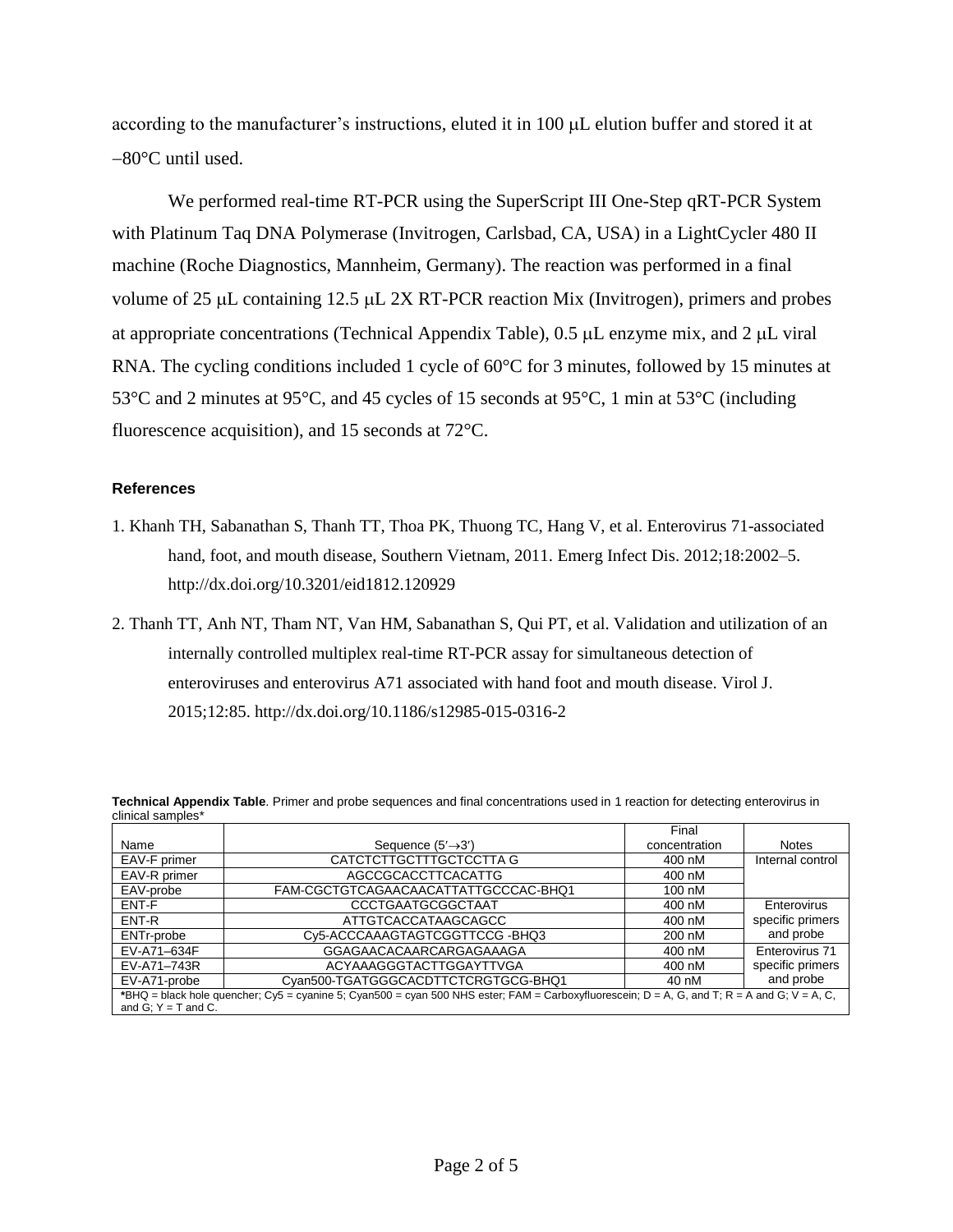

**Technical Appendix Figure 1**. Maximum clade credibility (MCC) trees illustrating the phylogeography of CV-A6: A) MCC tree of viral capsid protein (VP1) sequences of Vietnamese strains; B) MCC tree of complete coding sequences (CDS) of global strains. Branches are color-coded according to location of sampling.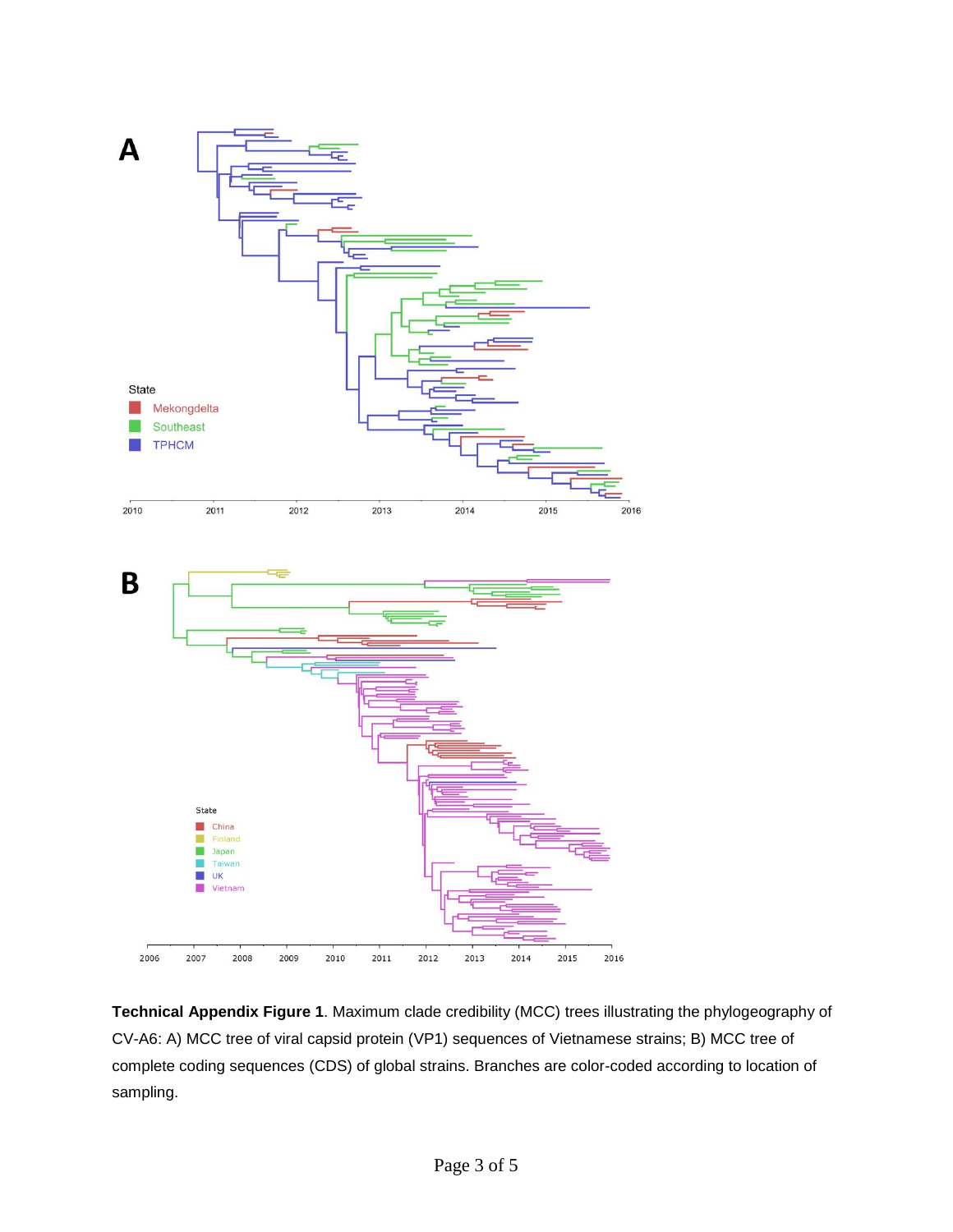

**Technical Appendix Figure 2**. Skyline plots depicting the relative genetic diversity of CV-A6 over time. A) Results obtained from the analysis of CDS of global strains; B) results obtained from the analysis of VP1 sequences of Vietnamese strains.